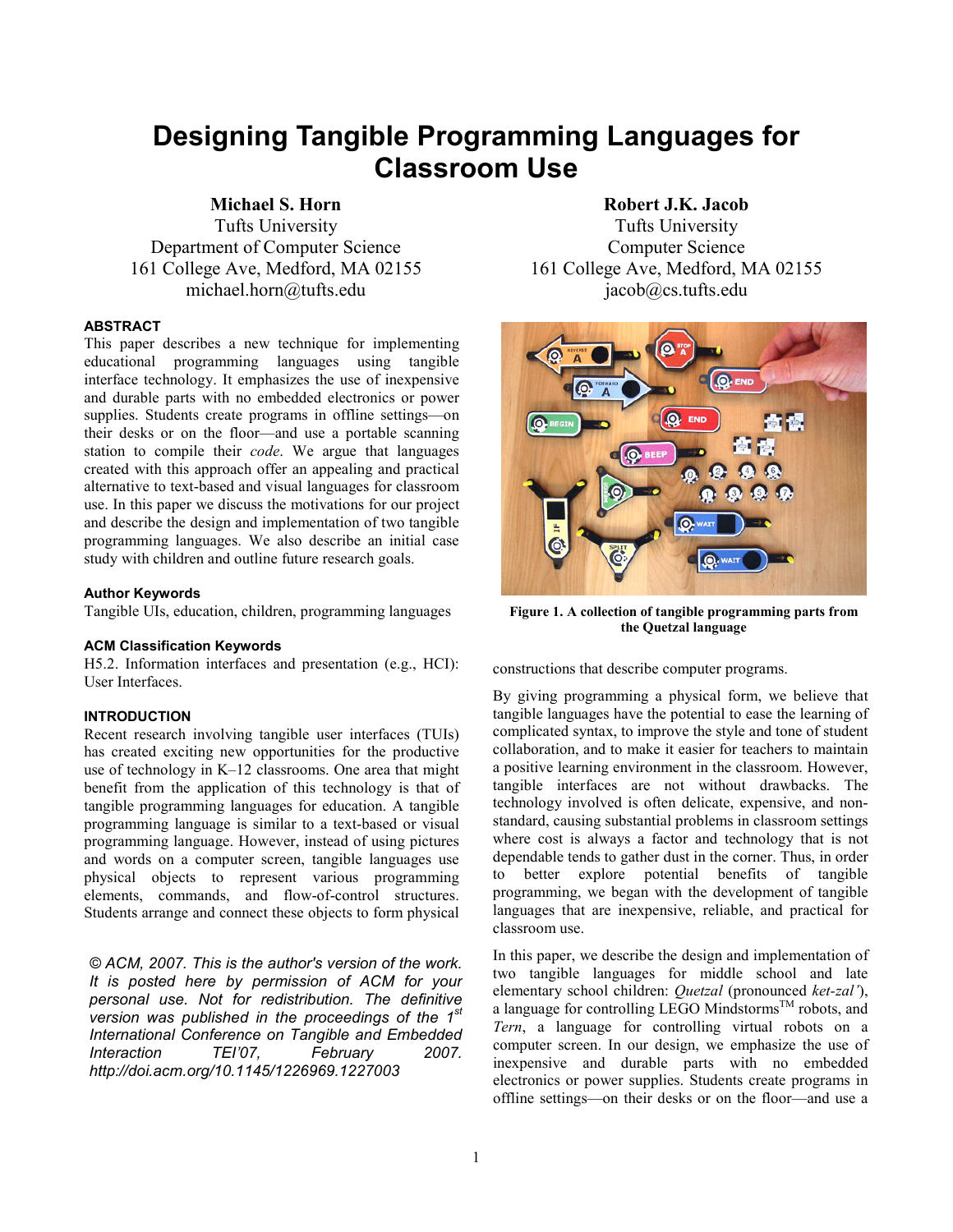portable scanning station to compile their code. Because it is no longer necessary for teams of children to crowd around a desktop computer, collaboration between children is less constrained and less formal. Code snippets and subroutines become physical objects that can be passed around the room and shared between groups. Furthermore, because one compiler can be shared by several teams of children, teachers are able introduce programming concepts to entire classrooms of children even when there are a limited number of computers available.

It is important to note that tangible programming languages are not yet commercially available, and their use has been restricted almost entirely to laboratory and research settings. Thus, the advantages outlined above are hypothetical. Indeed, one of the primary goals of this project is to better understand how tangible languages might affect student learning in classroom environments compared to more conventional languages.

# BACKGROUND

### Related work

Several tangible programming projects influenced our work in this area. An early example of a tangible language is Suzuki and Kato's AlgoBlocks [8], in which interlocking aluminum blocks represent the commands of a language similar to Logo. More recently, McNerney developed Tangible Computation Bricks [6], LEGO blocks with embedded microprocessors. He also described several tangible programming languages that could be expressed with the bricks. In a similar project, Wyeth and Purchase of the University of Queensland created a language for younger children (ages four to eight) also using stackable LEGO-like blocks to describe simple programs [10]. Zuckerman and Resnick's System Blocks project [11] provides an interface for simulating dynamic systems. Wood blocks with embedded electronics express six simple behaviors in a system. By wiring combinations of the blocks together, children can experiment with concepts such as feedback loops through real-time interaction provided by the blocks. Blackwell, Hague, and Greaves at the University of Cambridge developed Media Cubes [1], tangible programming elements for controlling consumer devices. Media Cubes are blocks with bidirectional, infrared communication capabilities. Induction coils embedded in the cubes also allow for the detection of adjacency with other cubes. Finally, Scratch is an educational language being developed by the Lifelong Kindergarten Group at the MIT Media Lab [5]. While not a tangible language, Scratch uses a building-block metaphor, in which students build programs by connecting graphical blocks that look like pieces of a jigsaw puzzle.

In these examples, the blocks that make up the various tangible programming languages all contain some form of electronic components. When connected, the blocks form structures that are more than just abstract representations of algorithms. They form working, specialized computers that can execute algorithms through the sequential interaction of the blocks. Our model differs from these languages in that programs are purely symbolic representations of algorithms—much in the way that Java or  $C_{++}$  programs are only collections of text files. An additional piece of technology, a compiler, must be used to translate the abstract representations of a program into a machine language that will be executed on some computer system. This approach cuts cost, increases reliability, and allows greater freedom in the design of the physical components of the language.

# Reality-Based Interaction

Tangible programming languages exhibit two fundamental principles of the reality-based interaction framework described by Jacob [4]. First, interaction takes place in the real world. That is, students no longer program behind large computer monitors where they have easy access to distractions such as games, IM, and the Web. Instead they program in more natural classroom settings such as on their desks or on the floor. Ideally, this gives teachers more flexibility to determine the structure and timing of in-class programming activities. It may also allow students to more easily transition between computer and non-computer work.

Second, interaction behaves more like the real world. That is, tangible languages take advantage of students' knowledge of the everyday, non-computer world to express and enforce language syntax. For example, Tern parts are shaped like jigsaw puzzle pieces. This provides a physical constraint system that prevents many invalid language constructions from being assembled as physical constructions. Furthermore, the metaphor of the jigsaw puzzle provides culturally-specific hints which imply syntax. In other words, the form of the parts suggests that they are to be connected in a particular way.

# LANGUAGE OVERVIEW

# Quetzal

Quetzal is a programming language for controlling the LEGO Mindstorms<sup>TM</sup> RCX brick. It consists of interlocking plastic tiles that represent flow-of-control structures, actions, and parameters. Statements in the language are connected together to form flow-of-control chains. Simple programs start with a Begin statement and end with a single End statement. For example, figure 2 shows a program that starts a motor, waits for three seconds, and then stops the motor. Programmers can add or change parameter values to adjust the wait time and the motor's power level. The order in which the statements are connected is important, but the overall shape of a program does not change its meaning. By inserting a Merge statement into the program, we can create an infinite loop. Here we don't need an End statement—the robot will execute this program until turned off. With Quetzal, loops in a program's flow-of-control form physical loops program structure. Using other statements, programmers can add conditional branches and concurrent tasks. Certain statements also accept parameter values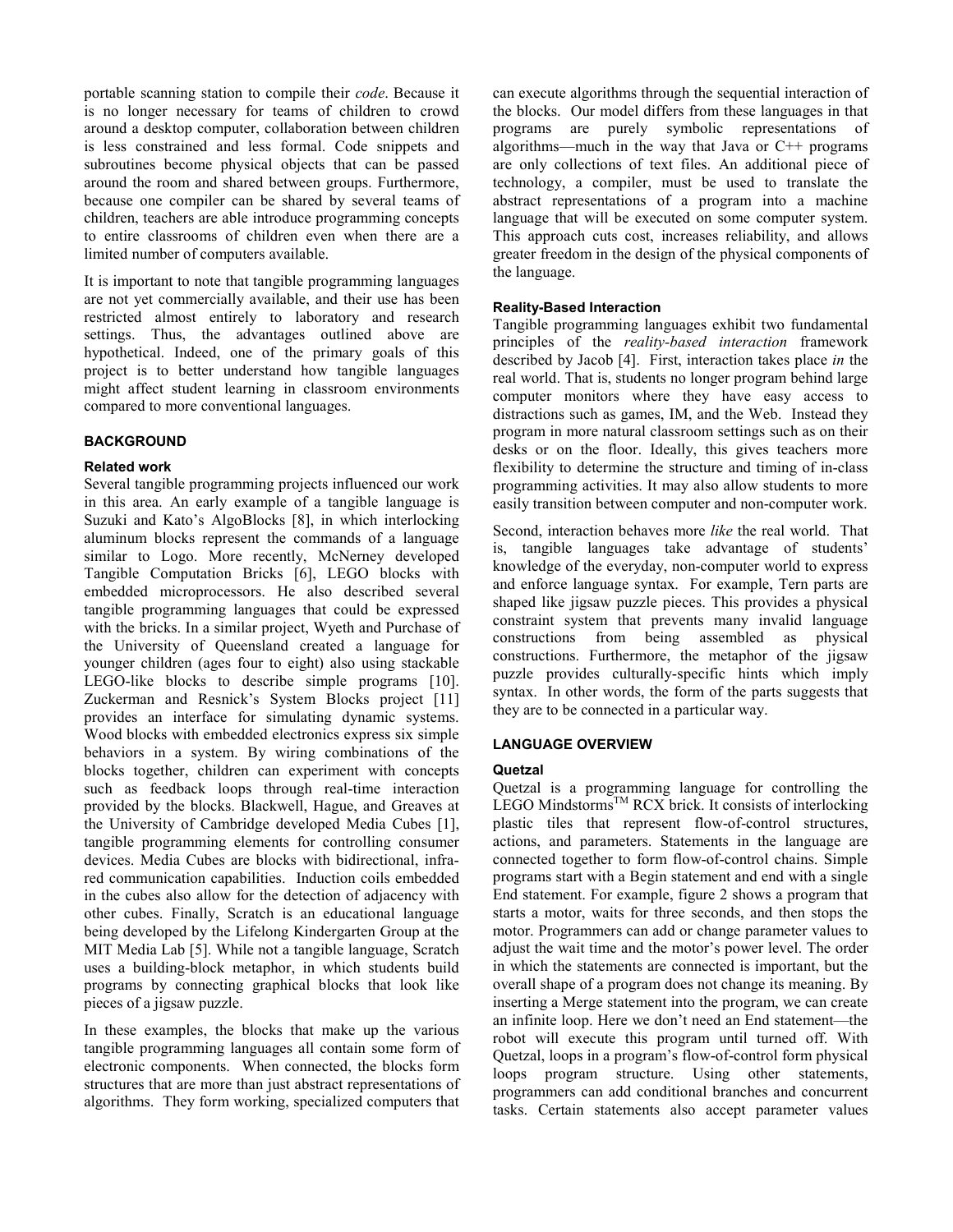which can include constants and sensor readings. Parameter tokens are plastic tiles with specific shapes to represent their data type. These tiles can be inserted into slots in the top face of statements.



Figure 2. A merge statement creates a loop in the program.



Figure 3. Tern programs may include conditional branches, loops, and subroutines

### Tern Overview

The Tern language is based on the text-based programming language described in Karel the Robot: A Gentle Introduction to the Art of Programming [7]. With Tern, programmers connect wooden blocks shaped like jigsaw puzzle pieces to form flow-of-control chains. These programs control simple virtual robots in a grid world on a computer screen. Multiple robots can interact in the same world, and teams of students can collaborate to solve challenges such as collecting objects and navigating through a maze. A teacher might project the grid world on the wall of a classroom, so that all students can participate in one shared activity. Like Quetzal, Tern programs can include loops, branches, and parameter values. The Tern language also includes the ability to create subroutines called skills. Skills are defined using a special Start Skill block and can be invoked from anywhere in the flow-ofcontrol chain. Figure 3 shows a sample program with a skill definition. Coiled wire connects special Jump and Land statements. These statements work in a way similar to a GOTO statement in a text-based language.

Tern was developed after Quetzal. In our initial evaluations with Quetzal, we found that children tended to spend more time building and playing with their LEGO creations than did programming them. While this is certainly not a bad thing, from a research perspective we are more interested in the programming aspect of the children's activities than the building aspects. Thus, one of our primary goals with Tern is to provide activities more focused around programming. Accordingly, the only way for children to control their onscreen robots is to write programs that tell them what to do. To enable robots to accomplish more sophisticated tasks, children must learn to write more sophisticated programs.

#### IMPLEMENTATION

The implementation of these languages uses a collection of image processing techniques to convert physical programs into machine code. Each statement in a language is imprinted with a circular symbol called a SpotCode [2, 3]. These codes allow the position, orientation, relative size, and type of each statement to be quickly determined from a digital image. Parameter tokens are also imprinted with similar visual codes. The image processing routines use an adaptive thresholding algorithm [9] and work under a variety of lighting conditions without the need for human calibration.

Our prototype uses a digital camera attached to a tablet or laptop PC. The camera has an image resolution set to 1600 x 1200 pixels. A programming surface approximately 3 feet wide by 2 feet high can be reliably compiled as long as the programming surface is white or light-colored. A Java application controls the flash, optical zoom, and image resolution. Captured images are transferred to the host computer through a USB connection and saved as JPEG images on the file system. With this image, the compiler converts a program directly into virtual machine code (in the case of Tern) or into an intermediate text-based language such as NQC (http://bricxcc.sourceforge.net/nqc) in the case of Quetzal. Students initiate a compilation by pressing an arcade button on the scanning station. The entire process takes only a few seconds, and, with Quetzal, programs are automatically downloaded to a LEGO computer. Any error messages are reported to the user. Error messages include a picture of the original program with an arrow pointing to the statements that caused the problem. With Tern there are no language syntax errors. The only possible errors are due system problems such as the camera being disconnected.

### INITIAL EVALUATION

We conducted an initial evaluation with nine first and second grade children in a week-long day camp called "Dinosaurs and Robots" conducted at the Eliot-Pearson